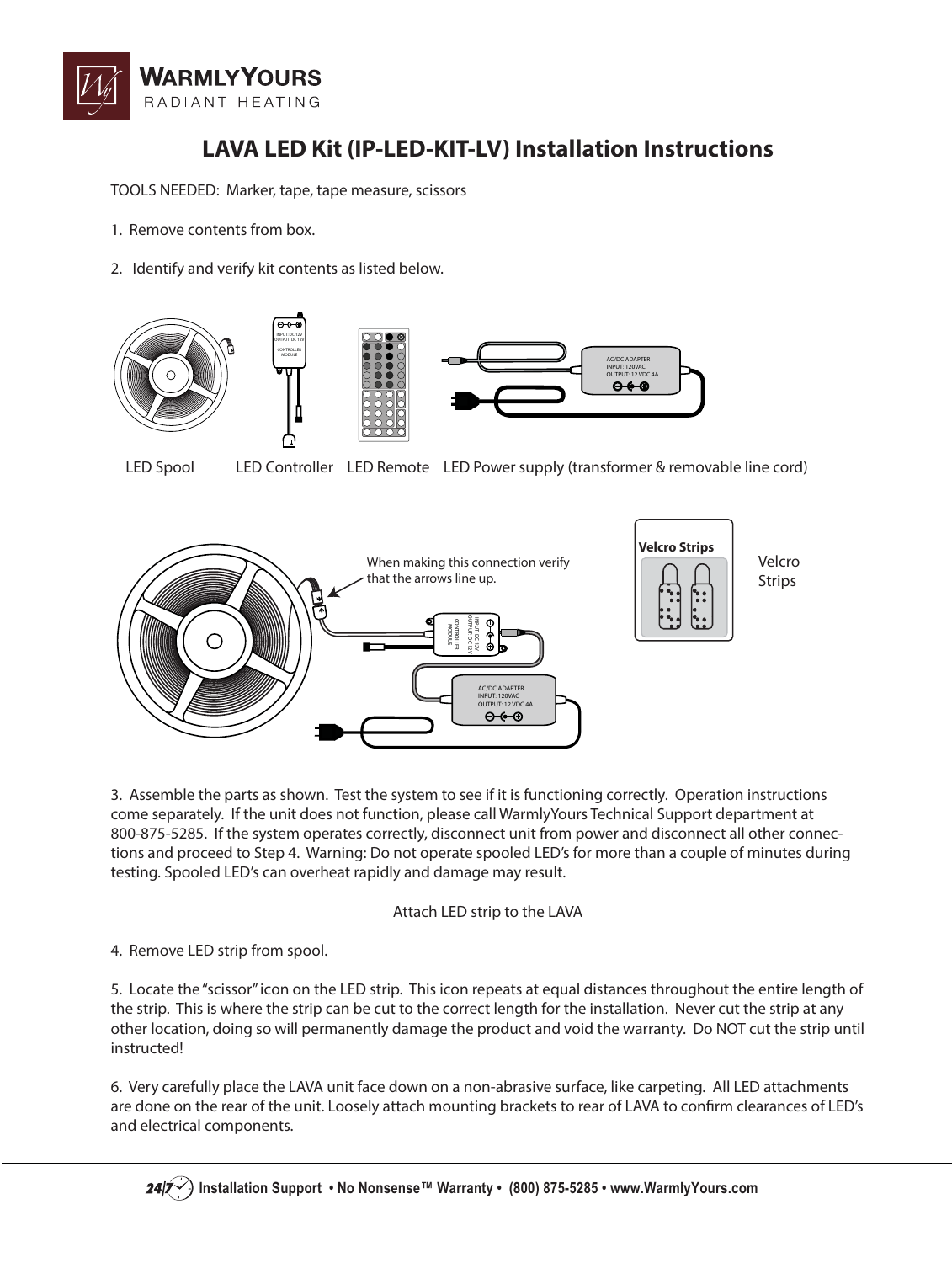

7. Place the LED Controller next to bracket as shown. This will ensure proper placement of the controller sensor and the starting location of the LED Strip. Locate beginning of LED strip at the middle of the bottom of the LAVA unit so that the lighted portion is located within 2" of the bottom edge.



8. Secure the LED strip temporarily every 3"-4"with tape as it is being laid into the lower, right corner (looking at unit from the rear). This first run will slightly decend from 2" to 1" from the edge in the first corner. This will allow for any necessary overlap at the end of the LED Strip.

9. As the strip approaches the first corner, bend the strip as shown to form a 90-degree turn. Do not fold strip directly at an LED or at the area where the "scissor" icon appears. The strip may need to be adjusted for the best location of the fold.



10. Continue to place the LED strip within 1" along the right, outside edge, using the tape to temporarily hold it in place.

11. Repeat the folding procedure as in the previous corner. Repeat this for the final 2 corners.

12. After making the turn in the lower left corner, it is time for the final measurement. As the strip comes out of the bottom left corner, it will need to be marked for final cutting. PLEASE TAKE NOTE: If there is too great of a gap between the END of the strip and the beginning of the strip, the reflected light in that area will not be the same intensity as the rest of the unit. If installed in this manner, the LED brightness at the bottom of the installed LAVA may appear dimmer than the other sides. It is better to have a little overlap in LED coverage than it is to have a gap and the resulting lower level of brightness. The LED strip should terminate within an inch of the bottom edge. Take note that excessive overlap of the LED sections will result in a brighter area visible in that area. The "Beginning" of the strip will need to be located closer to the center of the unit if there is overlap, that way the line cords will not block any light from reaching the wall. It is better to do this sizing before actually cutting the strip and mounting it because once the LED strip has been cut, it is not returnable/refundable.

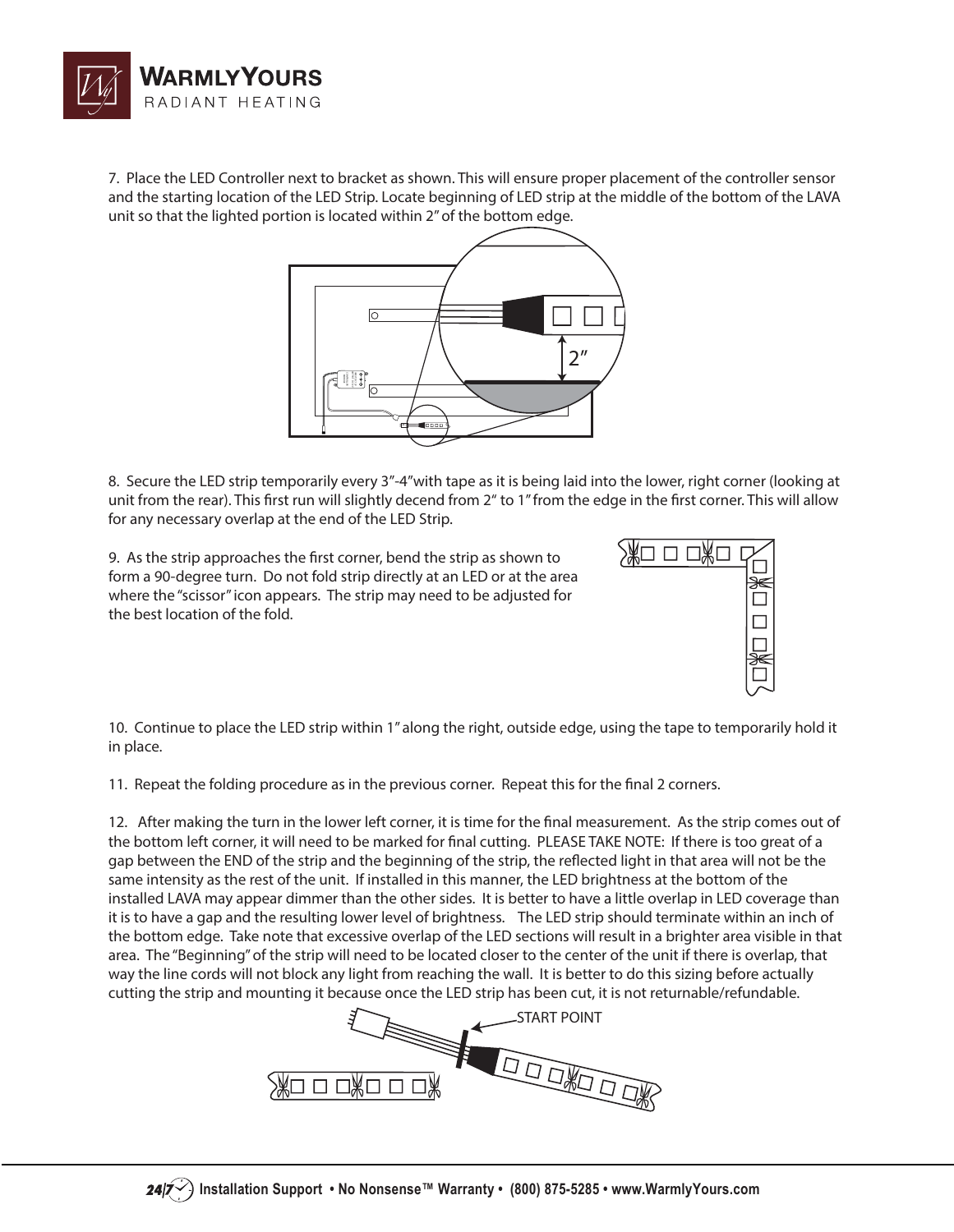

13. Make a mark at the "scissor" icon that is closest to the desired "end" location but do NOT cut the LED strip at this time. This is the tentative ending point of the strip.

14. Use a marker to note folding locations on the front of the LED strip.

15. Using a marker or piece of tape, mark the location of the LED strip "START" point on back of the LAVA.

16. Remove the tape pieces temporarily securing the LED strip to the back of the LAVA.

17. Locate the mark on the LAVA that was made to indicate the "Beginning" of the LED strip.

18. Begin to peel back the LED strip's paper backing at the "Beginning" end of the LED strip. The backing of the LED strip has a pressure-sensitive adhesive surface. Push the led strip firmly to the back of the lava.



19. Remove the paper backing to expose enough of the LED strip to make the bend in the lower right corner. This should be visible by the mark previously made on the front of the strip indicating the first corner fold.

20. Repeat STEP 18 for attaching the LED strip to the right, top and left sides of the LAVA.

21. After attaching the LED strip in the lower left corner, route the strip WITHOUT removing the paper backing along the lower edge of the LAVA to see where the nearest or pre-marked "scissor" icon comes to rest in relation to the "beginning" of the strip. SEE STEP 11 CONCERNING LED COVERAGE AT OVERLAP.

22. Once the cut point of the LED strip has been determined and double-checked, cut the strip with scissors at the chosen "scissor" icon.

23. Remove the paper backing from the LED strip and push the strip firmly to the rear of the LAVA unit to attach the final section of the strip.

24. Long-term testing has proven the ability of the LED adhesive to stay firmly attached to the rear LAVA surface. For added peace-of-mind, a high quality tape (3M Scotch Tape, or similar) can be used in each corner of the LAVA and at the "Beginning" and "END" of the run for extra support. See illustration.